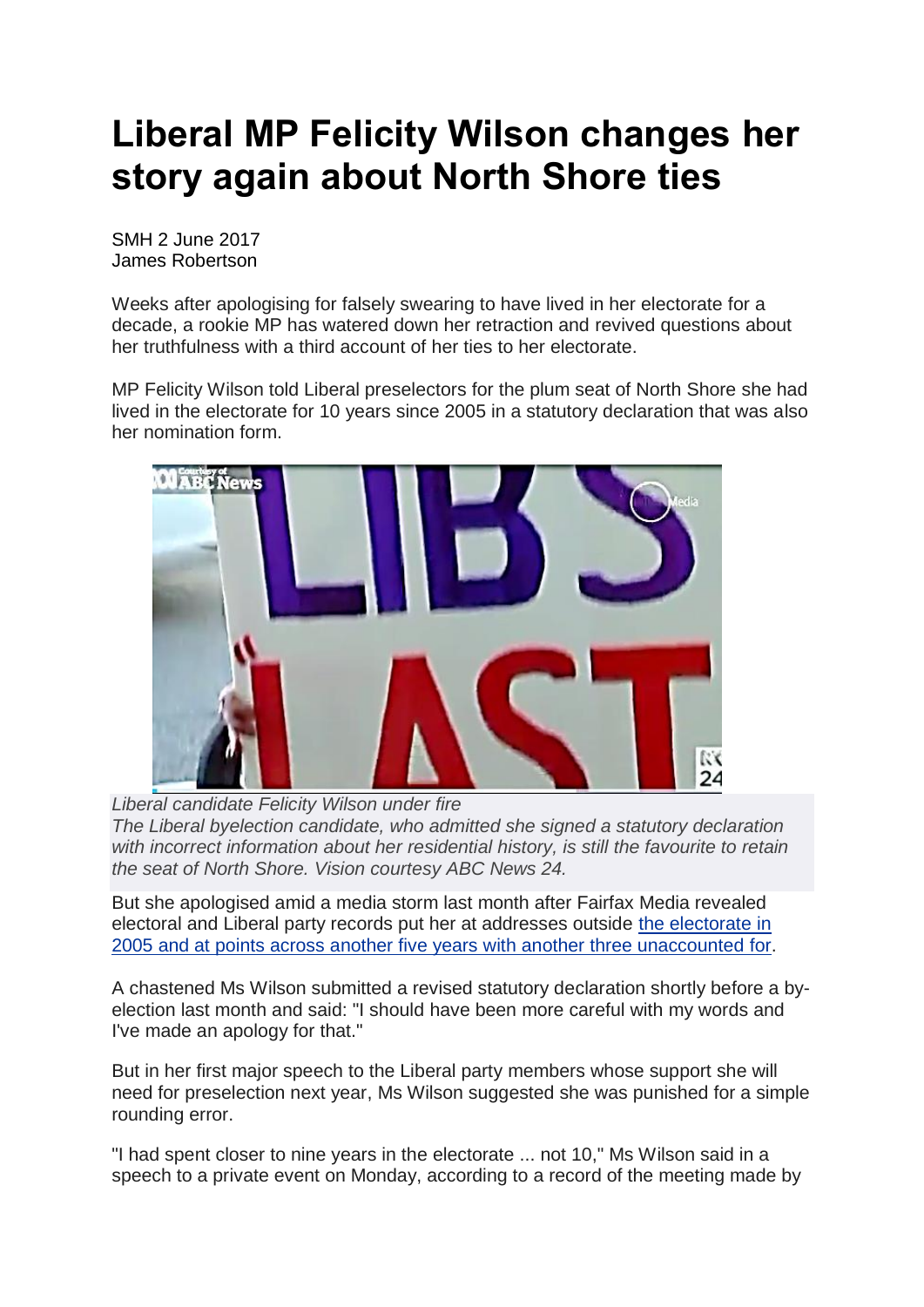one attendee and verified by another. "I had lived at 17 addresses in 17 years [and..] I had made an error."



*MP Felicity Wilson has changed her story again. Photo: James Alcock*

Records only definitively put Ms Wilson inside her electorate's boundaries at points across only four years and she has repeatedly declined to provide her residential history or say how long she has lived in the seat.

But Monday's speech is her third different account of her ties to the electorate in two months.

After Fairfax's first story, Ms Wilson said she should have said she had lived "in and around" the "North Shore region", as opposed to the seat of the same name, which encompasses only the lower north shore.

In her maiden speech, earlier this month, Ms Wilson provided another formulation of her residential history, saying she had lived in her electorate for the "better part of a decade".

Ms Wilson's ability to win over local branches is critical to her political future after she won preselection by only six votes before the story broke. Afterwards there were widespread reports the party was short on election day volunteers, in a seat that is the historic home of the Liberal party.

Ms Wilson also implied the *Herald* had placed her under undue pressure to respond to questions for a story published the Thursday before a Saturday by-election. "On 6pm on Wednesday night I got a call from a [reporter, who]… wanted a quick answer," she said.